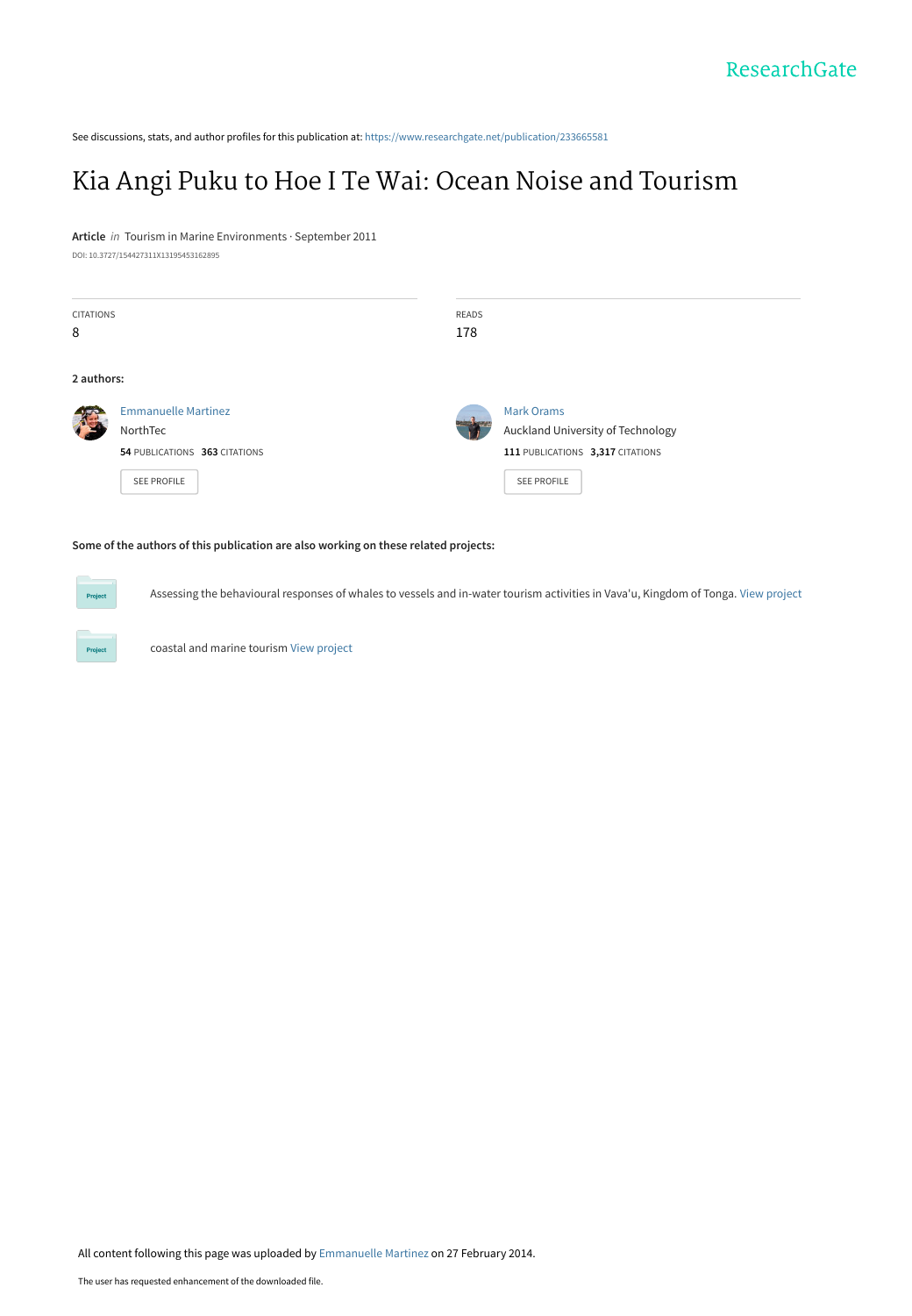# KIA ANGI PUKU TO HOE I TE WAI: OCEAN NOISE AND TOURISM

# EMMANUELLE MARTINEZ\* and MARK B. ORAMS†

\*Coastal-Marine Research Group, Massey University, North Shore MSC, Auckland, New Zealand †New Zealand Tourism Research Institute, AUT University, Auckland, New Zealand

Ubuntu, a traditional African concept, acknowledges interconnectedness between humans and between humans and nature. This concept is also central to the worldview of Maori, the indigenous people of Aotearoa/New Zealand, where the phrase kaitiakitanga is used to express the guardianship responsibilities Maori have with all living things. Such indigenous paradigms are pertinent to the issue of ocean noise, including the effect of human induced ocean noise on cetaceans. Few studies have focused on quantifying sound produced by tour boats and their effects, nor has research been conducted on the deliberate use of sound to create and enhance interactions between tourists and targeted species. It is argued here that an alternate approach to management is needed to minimize any potential effects on targeted species.

Key words: Whale watching; Swim-with-dolphins; Noise; Sound; Management

### Introduction

In February 2009, the authors attended a public presentation on the issue of noise in our oceans. The talk was given by US-based marine acoustics researcher, Dr Christopher Clark. Because he was a visitor to Aotearoa/New Zealand, he was given a traditional *mihi* or greeting from representatives of local indigenous Maori. As part of this *mihi*, Rawiri Paratene shared a treasured expression his grandfather had gifted him: kia angi puku to hoe I te wai, which when translated means "move your paddle silently through the water." As with many such phrases passed down the generations within cultures that have a strong oral tradition, this proverb

in Maori has multiple meanings. Rawiri explained that for Maori, there are many reasons why paddling your *waka* (canoe) silently is important. Efficient paddling technique produces little disturbance of the water, and therefore, little noise. This was a valuable skill because Maori needed to be able to move through dangerous areas quietly to avoid or to make an attack on rival iwi (tribes). Kai-moana (sea-food) is an important component of the Maori diet, and when fishing and approaching prey, stealth was a significant contributor to success, thus silent paddling was of considerable assistance. Finally, respect and reverence for the realm of Tangaroa (the god of the seas) was considered of paramount importance if one was to remain in his favor,

Address correspondence to Emmanuelle Martinez, Coastal-Marine Research Group, Institute of Natural Sciences, Massey University, Private Bag 102 904, North Shore MSC, Auckland, New Zealand. Tel: +64 9 414 0800 ext 41196; Email: e.martinez@massey.ac.nz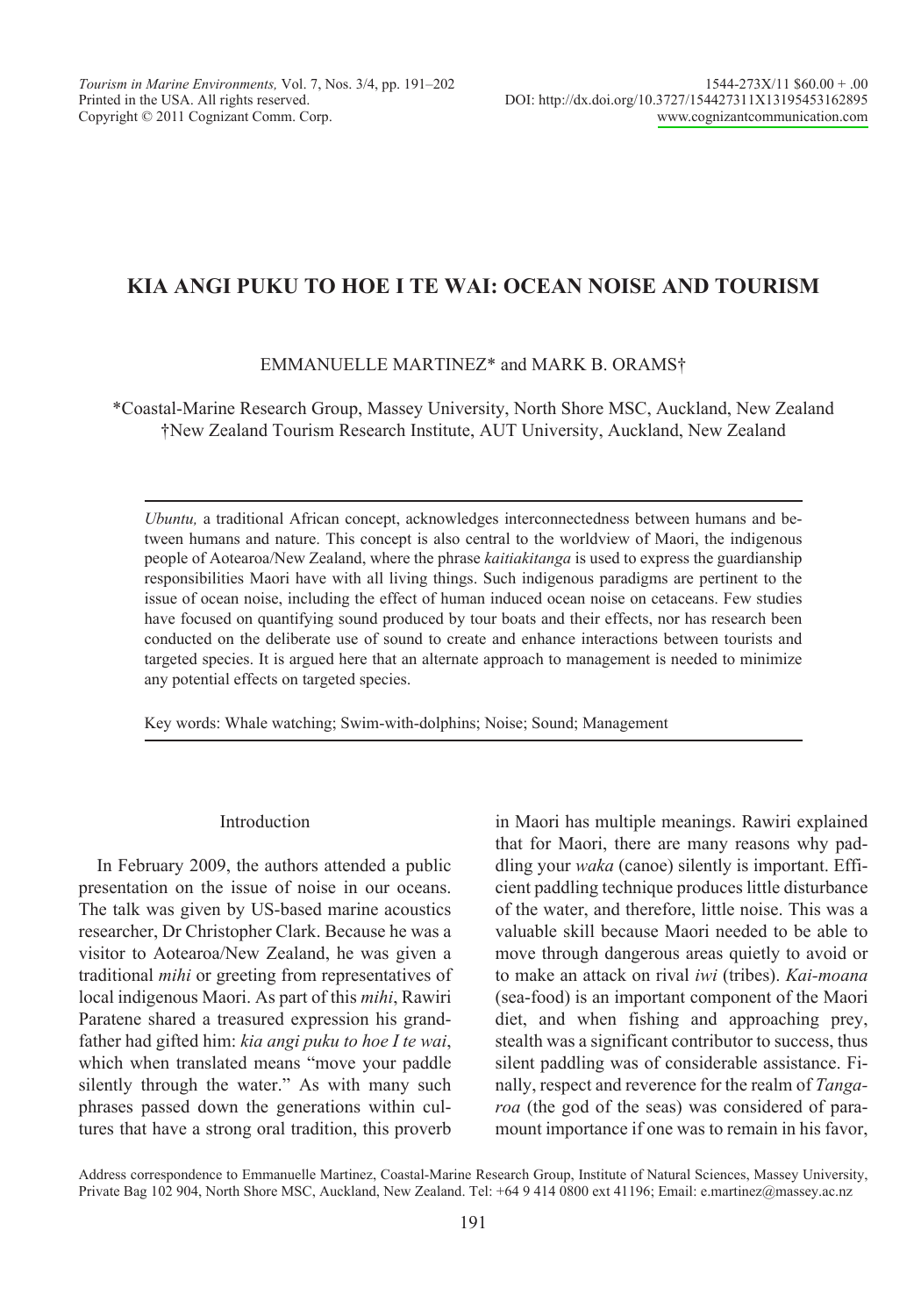and to avoid bad weather or accident. Thus, for Rawiri, his grandfather's expression holds great significance and wisdom. It is also pertinent to the emerging issue of noise in our oceans.

#### The Issue

Because of the acoustic and visual properties of water, sound is of great significance to marine creatures (Hildebrand, 2005). More specifically, sound travels faster and further underwater than it does in air, and conversely, visible light is compromised underwater and diminished by depth, turbidity, and the physical make up of saltwater. Thus, in simple terms, it is far easier and more efficient to produce and listen to sounds underwater than it is to see. The consequence of these phenomena is that marine creatures have evolved to use sound in a wide and complex array of ways. They use it for communication, navigation, locating food and stunning it, as well as confusing both prey and predators alike. In particular, for large migratory species, such as the great whales that need to navigate over great distances and to locate one another, sound is fundamentally important (Committee on Potential Impacts of Ambient Noise in the Ocean on Marine Mammals & National Research Council, 2003).

The world's oceans are far from "silent." as Jacques Cousteau described them in 1953 (Cousteau & Dumas, 1953). Ambient noise in many of the world seas and oceans (especially in the northern hemisphere) has increased by an average of 3dB per decade over the past 50 years (Hatch & Wright, 2007; McDonald, Hildebrand, & Wiggins, 2006; McDonald, Hildebrand, Wiggins, & Ross, 2008). This increase is primarily due to human activities. Shipping and other marine transport, fishing activities, drilling and ocean exploration, construction and land "reclamation," dredging and spoil dumping, military activity, and tourism have all become major sources of underwater noise. Three specific additional activities have also become more commonplace: a) the use of explosives to assist with removal of rocks and sea-bed areas, which are difficult to dredge; b) the use of passive lowfrequency sonar by the military to detect movement of vessels (especially submarines); and c) the use of sonic "air-guns" as seismic survey tools to scan for undersea oil and gas reserves. Ambient noise levels

are predicted to increase further due to the significant reduction in ocean's ability to absorb sound, a consequence of climate change induced ocean acidification. As a result, sound propagation distances are expected to increase by a minimum of 30% by 2050 (Hester, Peltzer, Kirkwood, & Brewer, 2008).

## Cetaceans and Sound

It has long been recognized that human produced underwater sound has impacts on marine mammals (Schevill, 1968) and other marine life (Banner & Hyatt, 1973). As human marine-based activities and the related sound produced have increased, concern has grown regarding potential effects on cetacean auditory systems. More specifically, these concerns focus on the effects on cetacean navigational, foraging, reproductive, and hearing capabilities (Richardson, Green, Malme, & Thomson, 1995), as well as their immune functions and overall health (Romano et al., 2004). Nonauditory effects of acoustic impacts (Jepson et al., 2003) are also of concern (Weilgart, 2007). For example, it is possible that noise could affect cetaceans indirectly through their prey. Fish show permanent and temporary hearing loss, stress, and behavioral reactions to noise (Engås, Løkkerborg, Ona, & Soldal, 1996; McCauley, Fewtrell, & Popper, 2003; Pearson, Skalski, & Malme, 1992; Sarà et al., 2007). It is argued that these impacts, particularly their cumulative longer term effects, could contribute to population level declines in species viability, abundance, and distribution (International Fund for Animal Welfare [IFAW], 2008).

A wide range of studies have confirmed that underwater sounds associated with human activities affect cetaceans. These include: dredging and construction, oil and gas drilling, marine geophysical surveys, military and other sonar, "pingers," and other acoustic alarms, transportation, seismic explosions, and oceanographic research (for reviews see Acoustic Ecology Institute [AEI], 2008; G. Gordon, Leaper, Hartley, & Chappell, 2003; IFAW, 2008; D. P. Nowacek, Thorne, Johnston, & Tyack, 2007; Richardson et al., 1995; Weilgart, 2007). While it has not been empirically proven, claims have been made that a number of these activities could have been associated with mass strandings (Cox et al., 2006; Jasny, Reynolds, Horowitz, &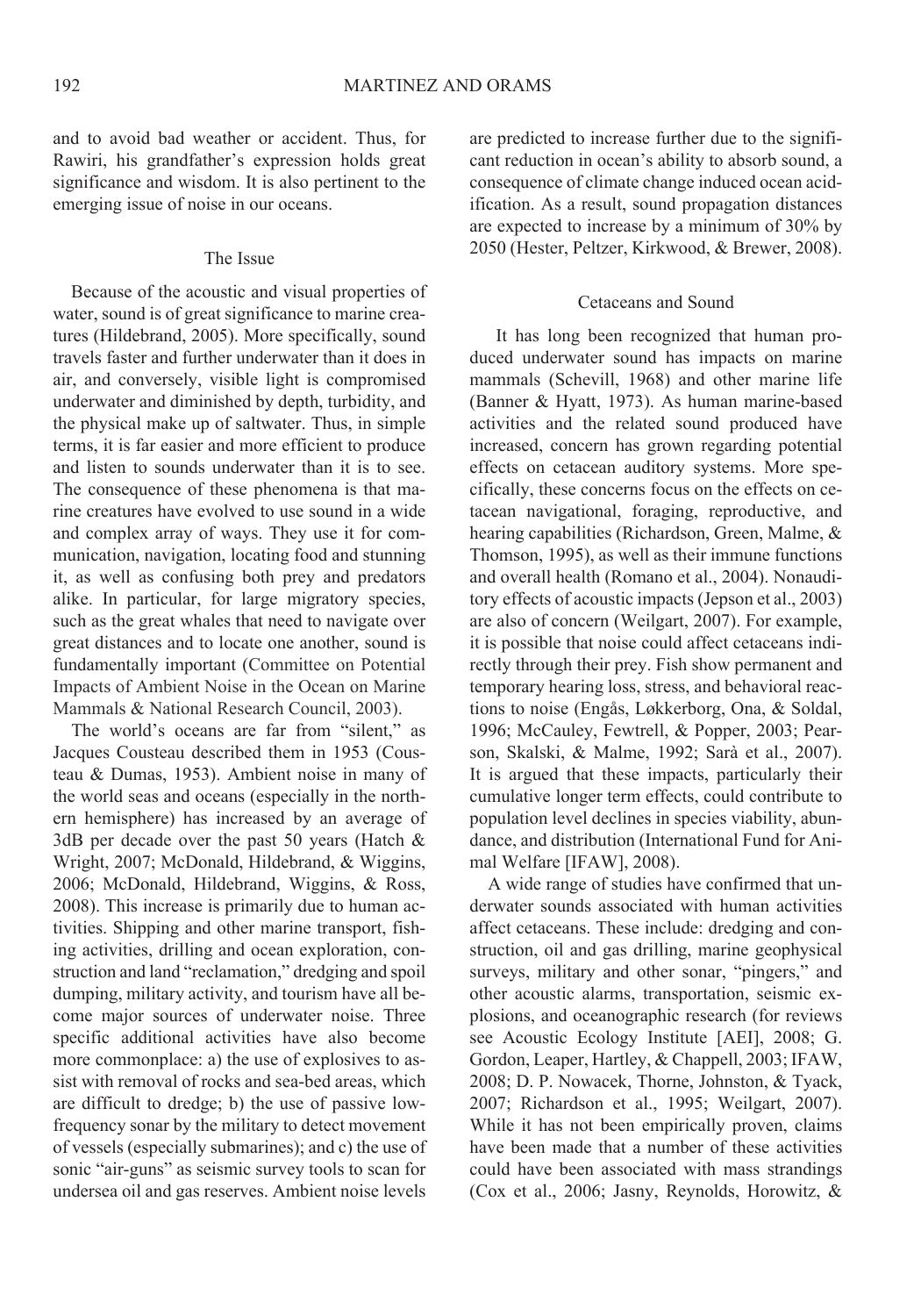Wetzler, 2005; Jepson et al., 2003; Parsons, Dolman, Wright, Rose, & Burns, 2008).

In addition to general increases in ambient noise, sound associated with specific activity (which is discrete in terms of time frame and location), is also increasing (AEI, 2008; IFAW, 2008; McDonald et al., 2006). While commercial shipping is the main contributor to ambient noise, recreational watercraft and smaller commercial vessels, such as those used for whale watching, can contribute to noise on a regional and local scale (AEI, 2008).

A number of studies have shown that cetaceans respond acoustically to noise generated by vessels in a variety of ways. These responses include changes in whistle production rates (e.g., Buckstaff, 2004; Lemon, Lynch, Cato, & Harcourt, 2006; May-Collado & Wartzok, 2008; Scarpaci, Bigger, Corkeron, & Nugegoda, 2001; Van Parijs & Corkeron, 2001); vocalization (Finley, Miller, Davis, & Greene, 1990; Holt, Noren, Veirs, Emmons, & Veirs, 2009; Schiefele et al., 2005;); signal frequency (Lesage, Barrette, Kingsley, & Sjare, 1999; May-Collado & Wartzok 2008); and call duration (Buckstaff, 2004; Foote, Osborne, & Hoelzel, 2004; Lesage et al., 1999). Cetaceans have also been shown to increase their swimming speed and move away from the source of sound (Evans, Canwell, & Lewis, 1992; G. Gordon et al., 1992). It has been argued that if such noise persists over a long period of time (in some cases several years), cetaceans may abandon an area altogether (e.g., Bryant, Lafferty, & Lafferty, 1984; Morton & Symonds,  $2002$ ).

There is, however, substantial variation in cetacean responses to underwater sound. Experiments have shown that a given level of sound can cause a wide range of responses, from no detectable change in behavior to dramatic avoidance, cessation of feeding, or reduced reproductive rates (Southall et al., 2007). In addition, there are also intra- and interspecies variations, as well as variability, in reactions due to different physical and biological factors. For example, a number of studies have identified that reactions are influences by the volume and type of noise, vessel characteristics, and the hearing capability of the animals (Blane, 1990; Kruse, 1991; Lesage et al., 1999; Watkins, 1986). Au, Benoit-Bird, and Kastelein (2007) indicated that in a quiet environment, harbor porpoises (*Pho-* coena phocoena) have a shorter range at which they can detect sound, when compared with bottlenose dolphins (*Tursiops* sp.) in the same location. Consequently, they conclude that it is more difficult for harbor porpoises to inhabit a noisy environment. Thus, the influence of sound on cetaceans is a high variable and influenced by a wide range of factors.

### Cetacean-Based Tourism and Sound

It is widely accepted that understanding and managing the potential impacts of human activities, such as whale watching (any commercial tour interacting with cetaceans in the wild) on cetaceans, is critical to the long-term conservation of targeted species. Although this activity is widely viewed as a viable, sustainable ecotourism activity, research on a diverse range of species at a wide range of locations clearly identifies that whale watching is not benign (e.g., Lusseau & Bejder, 2007). Whale watching (with the exception of land-based observation) does have effects on the whales and dolphins targeted, and these effects can have longterm detrimental consequences for these animals. The growing body of literature demonstrating impacts in different locations and with a range of species has led to some arguing that whale watching, if not carefully managed, is another form of harmful exploitation of cetaceans (Orams, 1999).

To illustrate, over the past 20 years, the following short-term effects of tourism activities on cetaceans have been detected: changes in behavioral state/activity (e.g., Constantine, Brunton, & Dennis, 2004; Dans, Crespo, Pedraza, Degrati, & Garaffo, 2008; Lusseau, 2003b, 2004b; S. M. Nowacek, Wells, & Solow, 2001; Ribeiro, Viddi, & Freitas, 2005; Stockin, Lusseau, Binedell, Wiseman, & Orams, 2008; Williams, Lusseau, & Hammond, 2006); group cohesion (e.g., Bejder, Dawson, & Harraway, 1999; Miller, Solangi, & Kuczaj, 2008; S. M. Nowacek et al., 2001; Ribeiro et al.,  $2005$ ; dive intervals (e.g., Janik & Thompson, 1996; Lusseau, 2003a; Miller et al., 2008; S. M. Nowacek et al., 2001; Richter, Dawson, & Slooten, 2001); direction of travel (e.g., Goodwin & Cotton, 2004; Lemon et al., 2006; Mattson, Thomas, & St. Aubin, 2005; Williams, Bain, Ford, & Trites, 2002); and habitat use (Baker & Herman, 1989;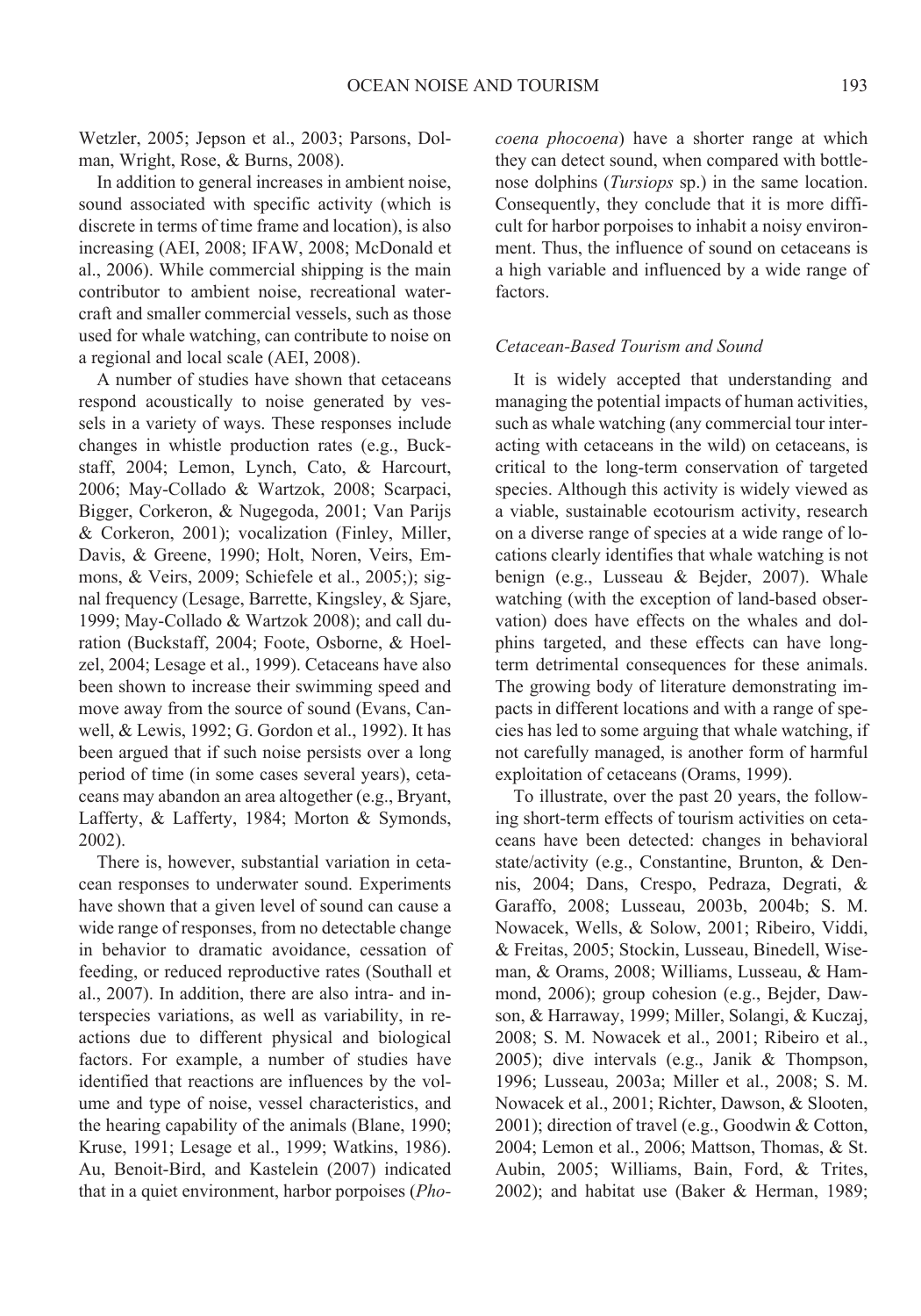Bejder et al., 2006b; Lusseau, 2005; Lusseau & Higham, 2004; Ostman-Lind, Driscoll-Lind, & Rickards, 2004; Sorensen, Medved, Hyman, & Winn, 1984). Furthermore, more recent research has linked the short-term effects of tourism with long-term biological consequences for the viability and fitness of targeted animals (e.g., Bejder et al., 2006b; Lusseau, Lusseau, Bejder, & Williams, 2006; Williams et al., 2006).

This body of research has primarily concentrated on detecting changes in the targeted cetacean behavior as a consequence of the approach and close proximity of tour vessels and, in some cases, tourists swimming in the water nearby. Few of these studies have focused on the specific cause of the disturbance and have tended to measure the speed, approach distance and direction, as well as number and size of vessels. Therefore, little is known about whether vessel design, propulsion type, vessel construction, or other more specific variables have influence on responses of marine mammals. More specifically, while many studies have pointed to noise produced by cetacean-based tour vessels as a potential influential factor, very few have quantified and tested different types and volumes of underwater sound emitted by those vessels (e.g., Buckstaff, 2004; Erbe, 2002; Holt et al., 2009; Jensen et al., 2009). Furthermore, to our knowledge no studies have specifically examined the deliberate use of sound as a mechanism to create and enhance interactions between tourists and cetaceans

# The Deliberate Use of Underwater Sound During Cetacean-Based Tourism

In the 1970s, New Zealand diving and marine exploration pioneer, Wade Doak, founded an initiative he called Project Interlock (refer to Doak, 1981, 1988, 1993). He, his family, and friends explored opportunities to view and interact with wild dolphins at sea from a sailing catamaran off the coast of northern New Zealand. In exploring these interactions, Doak and colleagues conducted a number of experiments in transmitting sounds to the dolphins. They used a range of mechanisms, including using a bell, a whistle, playing musical instruments, and broadcasting music through underwater speakers. Doak reported a variety of responses in the dolphins, which he interpreted as positive reactions. While these experiments formed a part of his much wider interest in an exploration of cetacean cognitive abilities, he was positive dolphins responded to their use of music and other sound.

Doak is not alone in his attempts to explore options to interact with cetaceans, special relationships between humans and dolphins, in particular, have been reported over centuries (e.g., Pliny the Elder in 70 AD: Pline L'Ancien, 1955) and, in more recent times, interacting with cetaceans has become a booming commercial tourism industry (Hoyt, 2001; O'Connor, Campbell, Cortez, & Knowles, 2009). As cetacean-based tourism has grown in popularity, so too has the range of techniques and platforms that are used to facilitate these opportunities. Whale watching is now conducted from vessels of all types and sizes, from oceangoing cruise ships to 2-meter sea-kayaks. It is undertaken using of aircraft from land-based observation sites, and in the water using snorkels and masks, as well as SCUBA diving apparatus (Orams, 1999).

In order to reliably sight dolphins and whales, tour operators have taken advantage of a number of naturally occurring phenomena, such as migratory pathways, feeding, breeding, and resting sites. Operators have also deliberately developed mechanisms to locate cetaceans (using spotting aircraft, sighting networks, and hydrophones) and techniques to facilitate close approaches (by feeding dolphins, towing swimmers on "mermaid lines," and placing swimmers in the water in close proximity to dolphins and whales; Hoyt, 2001; Samuels, Bejder, Constantine, & Heinrich, 2003).

The use of artificial underwater signals or sounds by tour operators and private recreational tourists to interact with cetaceans has been relatively common. In particular, swim-with-dolphin tour operators have encouraged swimmers to use several techniques to "entertain" the dolphins. These include singing, squealing, bubble-blowing, rewinding underwater cameras, tapping rings on dive masks, clicking fingers, playing with wetsuit zips, and making squeaky sounds around the vessel (personal observations, both authors). The production of such sounds has not, to our knowledge, been empirically investigated with regard to its effect on the dolphins. This is surprising, given the relatively common practice of tour operators encouraging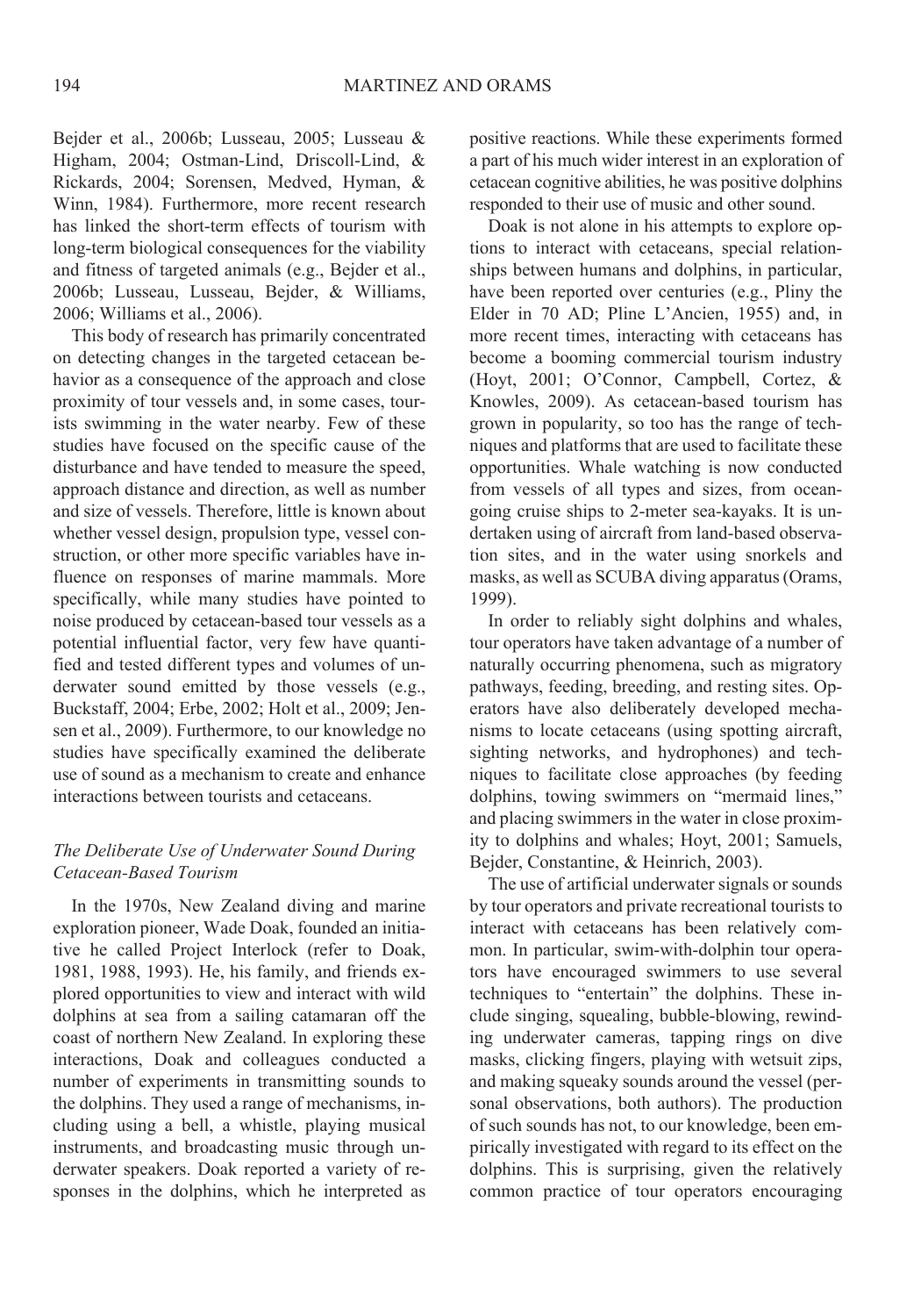tourists to participate in such activities, and the widely reported concerns regarding noise pollution and its impacts on cetaceans. Perhaps the production of such sounds by tourists is considered relatively low level, intermittent, and of low priority with regard to the range of other potentially harmful effects resulting from tourism activities. However, such an assumption appears dangerous when the range of impacts that have now been shown is considered

In New Zealand, the issue of tourists' deliberately using sound to interact with dolphins has been elevated in priority. Indeed, over the past few years, Hector's dolphin (Cephalorhynchus hectori hectori) swimming tour operators at Akaroa (Canterbury, South Island) have been providing stones to their clients onboard their vessels, and encouraging them when swimming, to bring them together under the water to create sounds (clicks, bangs, and rhythms). Anecdotally, tourists and their onboard guides report sustained and closer interactions between the dolphins and the swimmers. Such activities are problematic, in that intuitively most tourists (and indeed many operators) assume that because it is the dolphins "choosing" to approach and interact, there are no detrimental consequences. The "if they don't like it, they can just leave" response is common and appears rational. However, empirical evidence is clear with regard to vessel and swimmer approaches. Even if avoidance is not a consequence, dolphins and whales can be detrimentally affected by interactions with tourists. Thus, sustaining or enhancing interactions with dolphins by using artificial means such as clicking stones underwater, may not be in the best interests of the dolphins. This is particularly of concern at Akaroa, because the species of dolphins targeted for swimwith tours is the Hector's dolphin. This species is endemic to New Zealand, endangered and already under significant pressure from other challenges such as by-catch mortality, declining abundance of prey, and habitat degradation.

It is important, therefore, to design and undertake empirical research to assess the effects of deliberate use of sound as a component of tourists' interactions with cetaceans. The Swim-with Hectors Dolphins Tours at Akaroa is a good place to start and we are currently conducting such a study (Martinez, Orams, Pawley, & Stockin, in press).

# Assessing Impacts of Tourism-Caused Sound on Cetaceans

Conducting research on impacts of tourism on cetaceans is challenging. However, the use of innovative techniques and good study design can lead to the successful investigation of the issue (Orams, 2004). Bejder and Samuels' (2003) review of research on the impacts of tourism activities on cetaceans indicated that sound scientific evidence, in particular, can be successfully gathered if a study incorporates: multiple research platforms; appropriate behavioral sampling techniques; simultaneous measurement of multiple responses; supplemented opportunistic sampling with controlled experiments; analysis of both existing and historical data (when available); and innovative technologies (e.g., acoustic tagging, remote monitoring; refer to Bejder  $\&$ Samuels, 2003, for a review). Thus, a variety of methods and accepted research protocols now exist for studying and assessing the impacts of cetaceanbased tourism on the targeted animals.

Defining the real costs of whale watching on targeted populations is also challenging. Not only is it difficult to determine the biological significance of impacts, but it can also take decades to show an effect on the viability of targeted populations. An important consideration is whether short-term behavioral measures are suitable as indicators of longterm biologically and ecologically significant impacts (Beale & Monaghan, 2004; Gill, Norris, & Sutherland, 2001).

A number of authors have argued that attention needs to be focusing on observing and measuring potential indicators of long-term tourism-induced stress (Orams, 2004; Wright et al., 2007) and interpreting observed behaviors in the context of population-level consequences and, in particular, acceptable noise exposure levels (D. P. Nowacek et al., 2007). It is, however, difficult to determine what specific exposure levels (i.e., thresholds) might result in behavioral avoidance or displacement and, therefore, to specify what noise levels are acceptable (D. P. Nowacek et al., 2007). Nevertheless, it is important to establish baseline data on background noise. This will allow an assessment of changes in cetacean behavior and an analysis of potential correlations between noise level changes and behavioral changes (Lemon et al., 2006).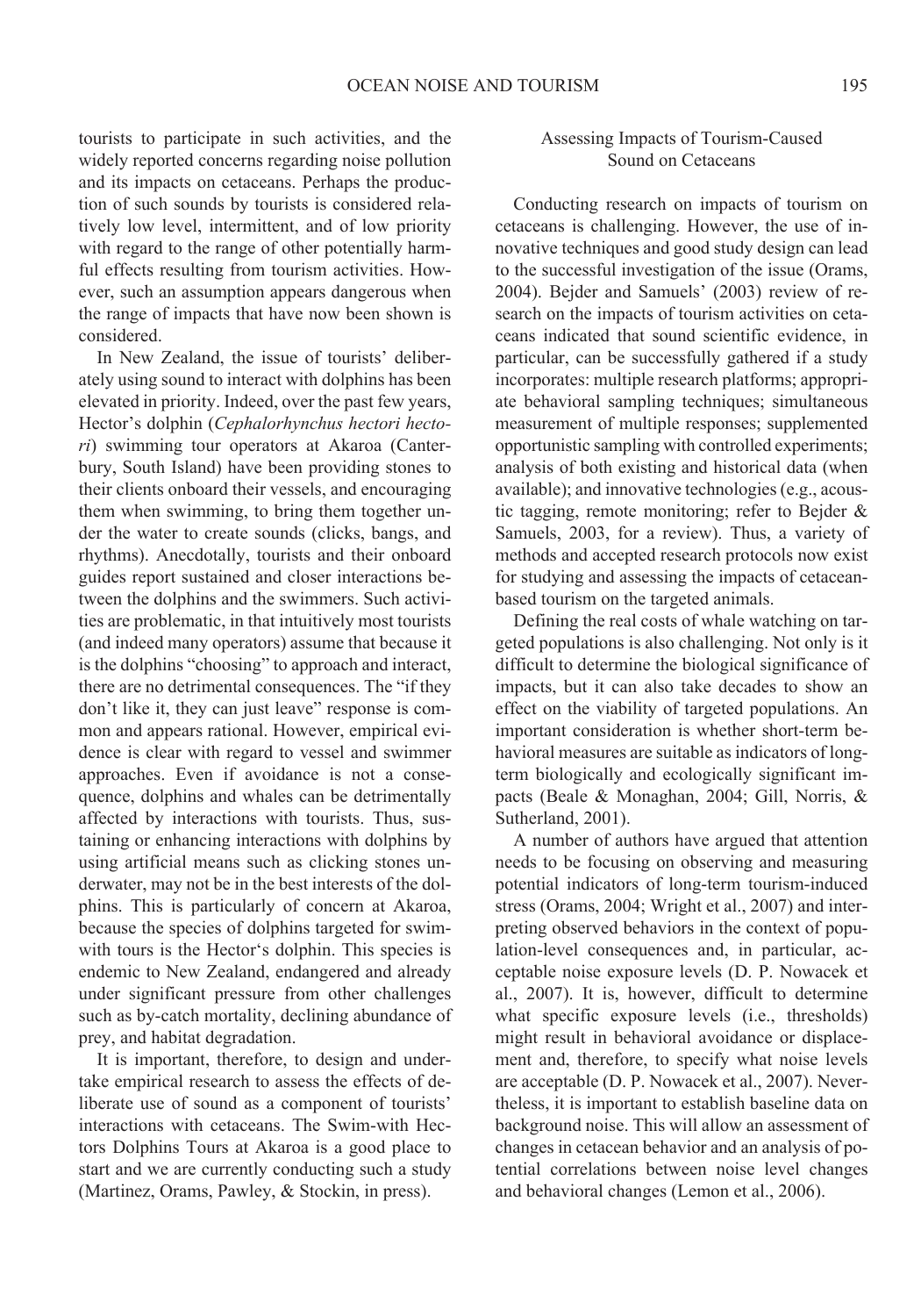Detailed monitoring and measurement of animal behavioral responses and ambient noise exposure levels could help resolve many questions about short-term reactions (Erbe, 2002; D. P. Nowacek et al., 2007). Tag/telemetry systems could also help gather data on behavior/stress when underwater and noise level at an individual's specific location (AEI, 2008; D. P. Nowacek et al., 2007). Sound propagation and impact assessment models could be developed to identify scenarios where noise impacts could be significant (Erbe, 2002; Jensen et al., 2009; D. P. Nowacek et al., 2007). Models could include zone of audibility, masking and responsiveness, exposure levels, and likelihood of auditory injury (Erbe, 2002; Holt, 2008). Erbe and Farmer (2000) created, for example, a software model to estimate zones of impact on cetaceans around anthropogenic noise.

While there are a variety of tools for researchers to explore the effects of sound resulting from marine mammal tour operations, the lack of basic knowledge about most targeted populations inhibits researchers' abilities to inform management regarding suitable policies to minimize impacts.

#### Management of the Industry: A Way Forward?

The management of the exponential growth of the whale-watching industry has been a challenge (e.g., Evans, Panigada, & Pierce, 2008; Lusseau, 2004a). Although the potential effects of the industry have been widely flagged, the success (or otherwise) of management regimes to minimize such effects has not been addressed to the same degree (Higham, Bejder, & Lusseau, 2009). Casagrandi and Rinaldi (2002), for example, argued "that it is difficult, if not impossible, to formulate policies that guarantee that tourism can be maintained for a long time without severely impacting on the environment"  $(p. 1)$ .

One of the difficulties is to translate observed impacts into effective management guidelines which can minimize or eliminate those impacts. Furthermore, while research may demonstrate short-term effects, it may not be possible to determine whether these effects will result in long-term biologically significant impacts on the observed population (Wright, 2006). Further challenges are related to the difficulties inherent in research on cetaceans. namely whether claimed behavioral responses to disturbance have been interpreted correctly (e.g., Beale & Monaghan, 2004; Bejder, Samuels, Whitehead, & Gales, 2006a; Bejder et al., 2006b; Gill et al., 2001).

Another problem is related to the huge variation in management regimes currently being applied around the world. These range from no guidelines or regulation at all to highly regulated government licensed industries. This variability is inconsistent and highly fragmented (Garrod & Fennell, 2004). But are management measures effective? Research needs to help and guide managers to: a) mitigate harassment and disturbance both in the short and long term; and b) decide what options really do work. Thus far, what is emerging is that voluntary and industry led codes of conduct have limited success (e.g., Allen, Smith, Waples, & Harcourt, 2007; Constantine et al., 2004; Scarpaci, Dayanthi, & Corkeron, 2003; Scarpaci et al., 2004; Wiley, Moller, Pace, & Carlson, 2008). In addition, even when regulations do exist, there are significant challenges in their implementation, especially in their consistent application and enforcement (Orams, 2004).

As a consequence of the growing recognition of the effects of whale watching, there has been a push for a shift in attitudes towards management where the onus of proof is placed on the industry itself to demonstrate it is environmentally sustainable (Bejder et al., 2006b; Constantine & Bejder, 2008; Mangel et al., 1996). The precautionary principle is increasingly being advocated as a fundamental basis which should under-pin management regimes for cetacean-based tourism in the face of uncertainty (e.g., Principle 15 of the UNCED 1992–The Rio Declaration). However, Heazle (2006) used the example of the International Whaling Commission and argued that while the precautionary principle has its benefits, its vagueness (how much precaution is enough) and its openness to interpretation can also result in its application creating (instead of limiting) risks and uncertainty.

Higham et al. (2009) identified a lack of a comprehensive integrated management framework for cetacean tourism and, as a result, proposed an integrated and adaptive management model. They claim that this model not only addresses the current shortcomings in the long-term sustainable management of the whale tourism industry (Higham  $\&$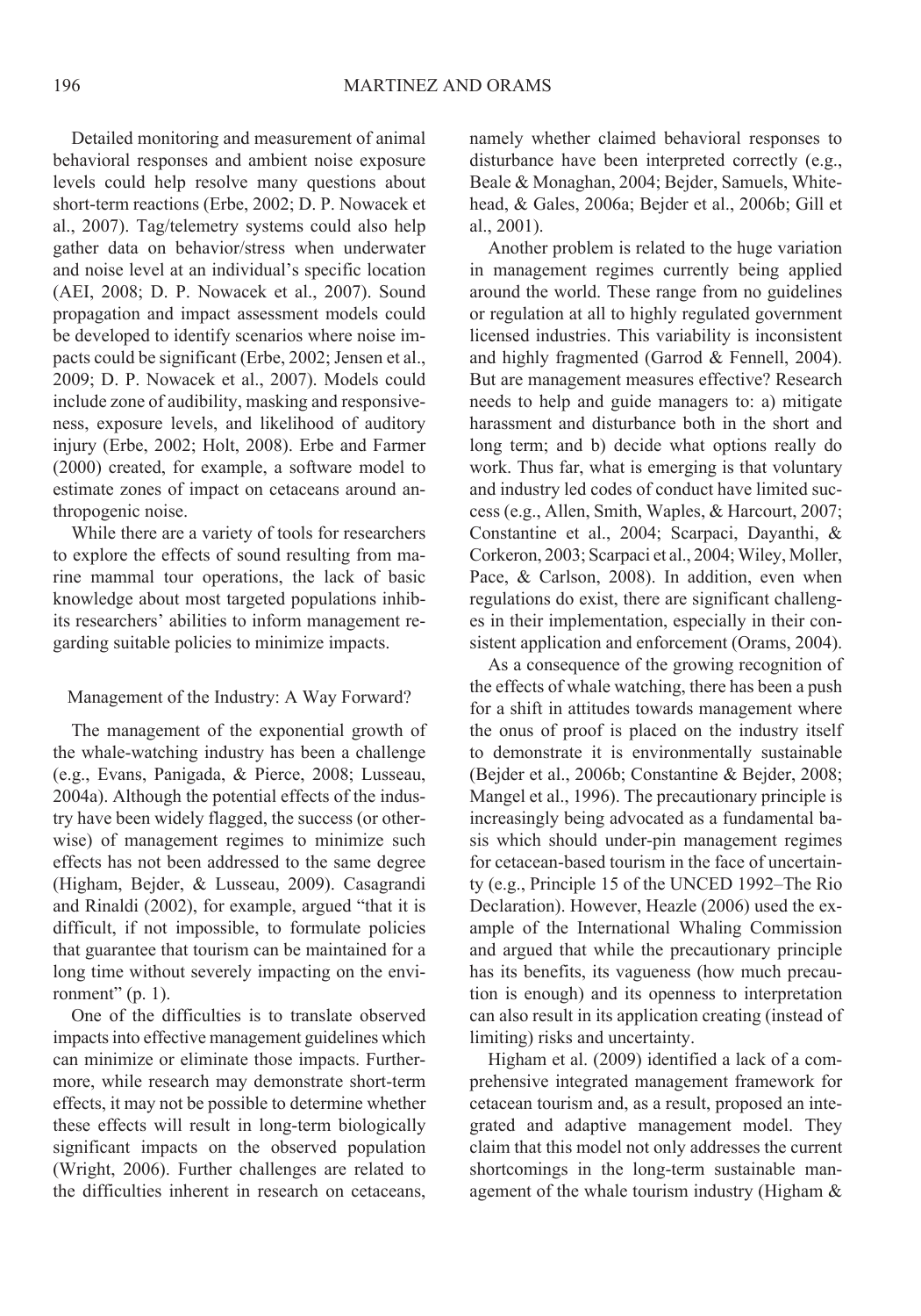Bejder, 2008), but also responds to the growing recognition of the role of scientists in helping managers to achieve sustainability. They argue that decision analysis models, for example, can be used to investigate the consequences of various management policies to assess the environmental and economic risks incurred when establishing those policies (Lusseau. 2004b). Regions where such models can be applied could be used as a baseline for other areas where data on impact assessment are unavailable (e.g., where whale watching is about to be developed).

In considering this approach to cetacean responses to noise levels, there are limited data available and, as a consequence, little to guide management decisions. Wright et al. (2007) proposed that the adaptive management of noise impacts could be linked with well planned long-term studies that take into account uncertainties about the population level impacts of noise on the targeted species. They recommended careful extrapolation of data from other species. The monitoring of ambient noise levels and the use of noise impact assessment models (e.g., Erbe, 2002) could also help develop effective mitigation measures.

An alternate approach related to mitigation of potential risk of harm could be used. If it is accepted that minimizing underwater noise is an important objective, then research effort can be directed at measuring sources of noise and devising means of mitigating their effects. More specifically, if we are able to understand the frequency, timing, and significance of the use of sound by the cetaceans targeted for tourism, we could deliberately seek to reduce the amount of sound produced by such operations at those frequencies, times, and locations. For example, through research it is possible to gain an understanding of the frequency of communication whistles and clicks from dolphins at a particular location. Research can also establish when and where these sounds are used for particular tasks, such for foraging. If this is understood, then tourism operations can be managed by restricting tourist activity at particular times and in particular locations so as to minimize potential disturbance to the targeted marine mammals.

This kind of approach to research is potentially more cost effective and more likely to mitigate negative impacts on the targeted species. What we are advocating here is that rather than direct research effort at quantifying and demonstrating an impact and then advocating for management change, we should direct our research effort at minimizing any potential effect through a considered understanding of the cetaceans' needs. This kind of approach is also consistent with the precautionary principle and well suited to an adaptive management type of approach. To give specific examples of how this could work in practice: if we know a particular location and time of day is important for resting, then we should ban tourism activity from that location at that time. Conversely, if we know that a particular location and time is typically used for social interaction, then let's permit the tourism activity to occur at that place and at that time. Similarly, if we know that a particular species uses a certain frequency range for communication, then we should ensure that tour vessels do not emit sounds at that frequency range or at a volume that masks such communication.

Current approaches to managing cetacean-based tourism have concentrated on such issues as restricting numbers of vessels, minimum approach distances, maximum approach speeds, and approach direction. In considering the potential effects of sound (deliberate or otherwise) on cetaceans, it seems likely that a similar kind of approach will be taken. That is, management will attempt to control vessel types, require certain propulsion systems. and ban or curtail the deliberate use of sound. Such an approach seems, to us, to perpetuate a management model that has not been overly successful in reducing the impacts of cetacean-based tourism to date. What we are advocating is that rather than scientists being required to 'prove' tourism activities negatively effect targeted species before management is designed to address the issue, an alternate approach is needed. Namely, we accept that we need to do all we can to minimize the potential effects that vessels, tour operations, and the sounds they produce can have. Research effort at designing quieter vessels and other actions intended to minimize underwater noise must be a better way forward.

#### Conclusion

For the Maori in Aotearoa/New Zealand, a number of important concepts are central to their world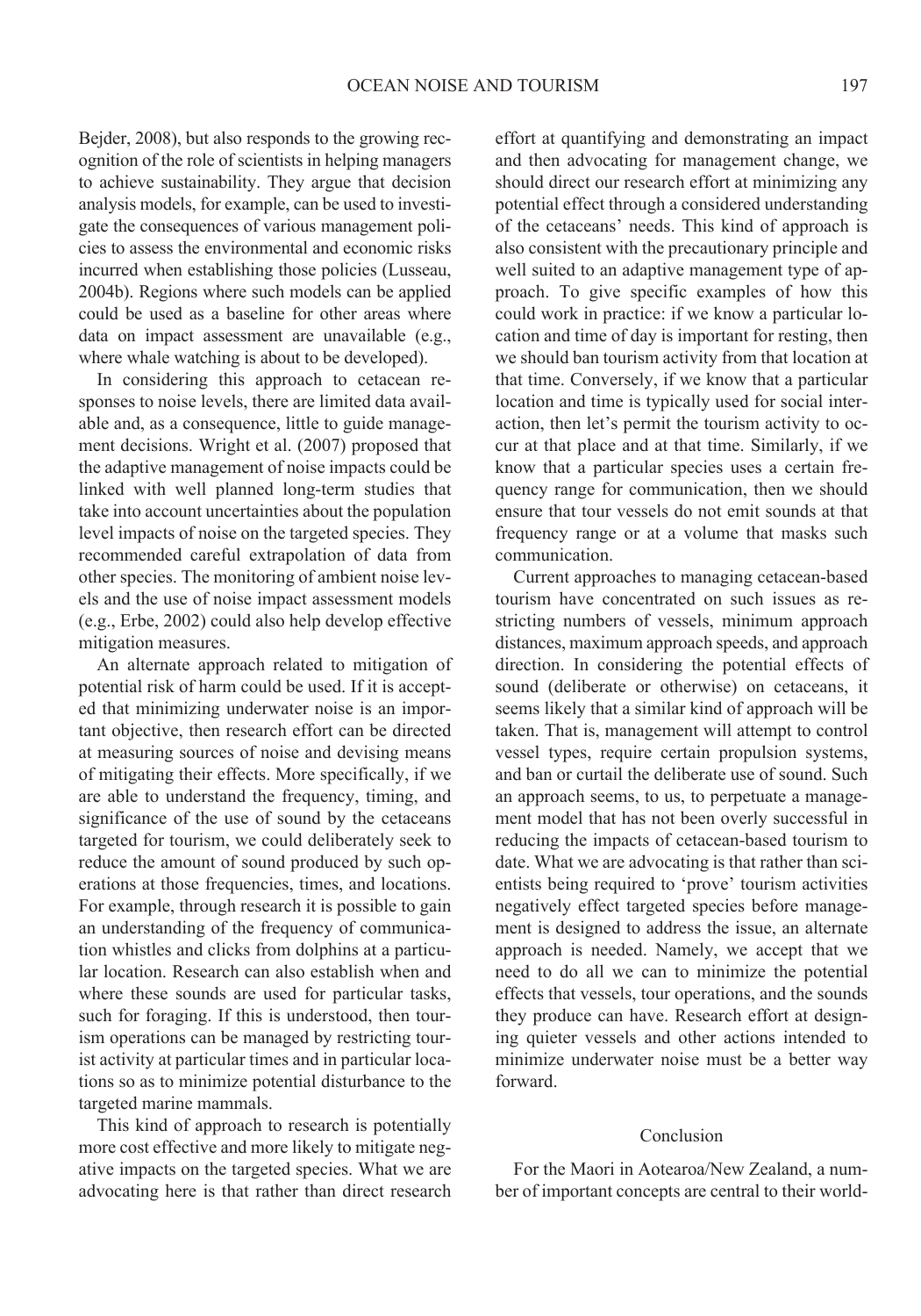view (Cheung, 2008). Kaitiakitanga is the expression which is used to describe the duty of care or responsibility that Maori consider central to their relationship with nature. Translated it means guardianship or stewardship, and it implies that there are kaupapa (values) and tikanga (codes of behavior) that guide this relationship. For Maori, nature and other living things, ancestors and spirits, and the world are connected and interdependent. This paradigm is not unusual in indigenous cultures (e.g., the spirit of *ubuntu* of the Xhosa of Southern Africa) and it closely aligns with ecological principles of interconnectedness. The wisdom of these approaches is important with regard to the issue of noise. On its own, noise can be viewed as a relatively transient, and perhaps, discrete issue for marine resource management. It is not as tangible as extractive activities such as fisheries and whaling. It does not appear to be as inherently harmful as dumping, oil spills, or dredging. It is, however, one of those chronic insidious human-made influences that can compromise the integrity and viability of the whole. For Maori, it can be viewed as an insult to *Tangaroa* (the god of the sea). It is a potential exploitation of their taonga (culturally significant treasure) and a compromise to their wairuatanga (spirituality).

At the presentation attended by the authors in Tamaki-makau-rau (Auckland), marine acoustics expert Dr. Christopher Clark graphically and convincingly presented data that showed the scale of the problem of ocean noise. It was sobering and disturbing, but what was more striking was the reaction and *korero* (speech) of Rawiri Paratene afterwards. It was obvious to us in the audience that he, as Maori, felt deeply insulted by the growing impacts that ocean noise was having. More significant than this, he expressed that he felt diminished by human-kinds collective actions in both producing these sounds and our inaction with regard to trying to reduce them. He expressed, on our behalf, a common deep-seated reaction within each of us present which reemphasized the great dilemma and challenge: How do we manage our use of marine environments so that we do not diminish the special values and significance they have for all of us, human, nonhuman—those who have gone before us—and those who will come after?

## Uhuntu In Action

The connection between the world view of indigenous Maori in Aotearoa/New Zealand with "the spirit of *ubuntu*," which was the theme of the *6th* International Congress on Coastal and Marine Tourism, is multifaceted. There are strong parallels between the ideals of interconnectedness, mutual dependence, and holism in both Xhosa and Maori culture. It also strikes us that the concept of *ubuntu*, which implies that we must continue to engage with and learn from one another, has serendipitous connections with our attendance at the presentation on ocean noise, given by Dr. Christopher Clark in Tamaki-makau-rau/Auckland earlier that same year. As a US-based scientist, he delivered a talk which reported on research on marine acoustics in the Western academic tradition. This engaged and inspired Rawiri, who in turn shared his grandfather's *whakatauaki* (proverb) from the Maori cultural tradition. This resonated with us and helped inspire our further thinking about our research in the marine tourism setting, and this article is one of the results. Thus, this article itself is a manifestation of the spirit of *ubuntu*. We are grateful to all involved in this process of sharing and learning. and we hope that this article may, in a similar way, become a catalyst for further thinking, research, and work in the area of ocean noise. We consider it an issue of fundamental importance for coastal and marine tourism, and it deserves and needs further emphasis and attention.

#### **Biographical Notes**

Emmanuelle Martinez is a Research Associate with the Coastal-Marine Research Group at Massey University, New Zealand. She received her B.Sc. (Hons.) from the University of Leicester, UK, her M.Sc. from the University of Otago, New Zealand, and her Ph.D. from Massey University, New Zealand. Research interests include marine ecology, the behaviour of cetaceans, specifically the effects of tourism, and the conservation of cetacean populations.

Mark B. Orams is Professor at the School of Hospitality and Tourism, and Associate Director of the New Zealand Tourism Research Institute, both at Auckland University of Technology, New Zealand. His research interests span the domains of marine recreation and sport, and coastal tourism management. An internationally respected yachtsman, he also served as Executive Director of the Sir Peter Blake Trust in Auckland between 2004 and 2007.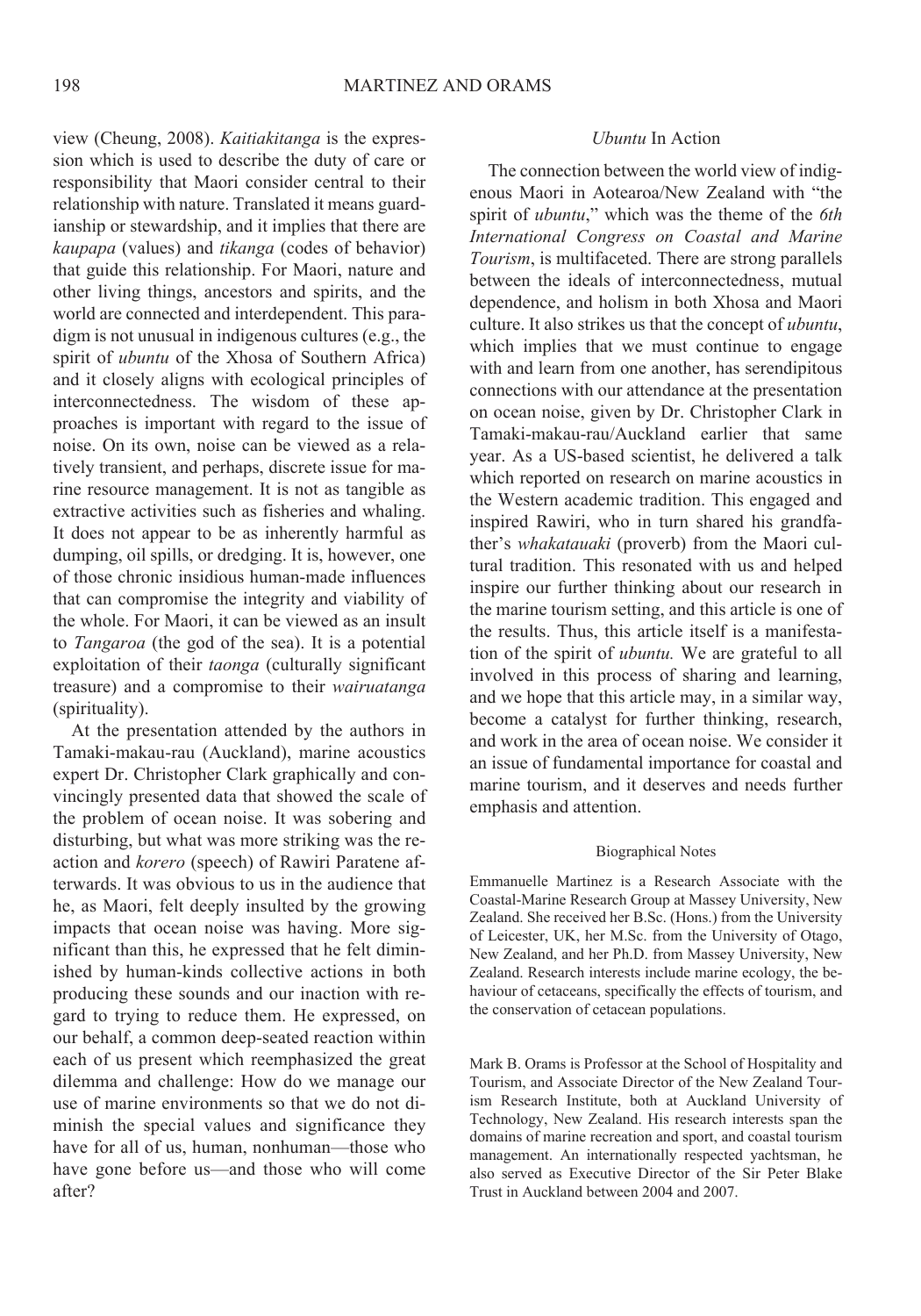#### References

- Acoustic Ecology Institute. (2008). The Acoustic Ecology Institute Special report: Ocean noise 2008. Science, policy, legal developments. .Santa Fe: Author.
- Allen, S., Smith, H., Waples, K., & Harcourt, R. (2007). The voluntary code of conduct for dolphin watching in Port Stephens, Australia: Is self-regulation an effective management tool? Journal of Cetacean Research and Management, 9(2), 159-166.
- Au, W. W. L., Benoit-Bird, K. J., & Kastelein, R. A. (2007). Modeling the detection range of fish by echolocating bottlenose dolphins and harbor porpoises. The Journal of the Acoustical Society of America, 121(6), 395-462.
- Baker, C. S., & Herman., L. M. (1989). Behavioral responses of summering humpback whales to vessel traffic: Experimental and opportunistic observations. Anchorage: US National Park Service.
- Banner, A., & Hyatt, M. (1973). Effects of noise on eggs and larvae of two estuarine fishes. Transactions of the American Fisheries Society, 1, 134-136.
- Beale, C. M., & Monaghan, P. (2004). Behavioural responses to human disturbance: A matter of choice? Animal Behaviour, 68, 1065-1069.
- Bejder, L., Dawson, S. M., & Harraway, J. A. (1999). Responses by Hector's dolphins to boats and swimmers in Porpoise Bay, New Zealand. Marine Mammal Science,  $15(3)$ , 738-750.
- Bejder, L., & Samuels, A. (2003). Evaluating the effects of nature-based tourism on cetaceans. In N. Gales, M. Hindell, & R. Kirkwood (Eds.), Marine mammals: Fisheries, tourism and management issues (pp. 229-256). Collingwood, Australia: CSIRO Publishing.
- Bejder, L., Samuels, A., Whitehead, H., & Gales, N. (2006a). Interpreting short-term behavioural responses to disturbance within a longitudinal perspective. Animal Behaviour, 72, 1149-1158.
- Bejder, L., Samuels, A., Whitehead, H., Gales, N., Mann, J., Connor, R., Heithaus, M., Watson-Capps, J., Flaherty, C., & Krützen, M. (2006b). Decline in the relative abundance of bottlenose dolphins exposed to long-term disturbance. Conservation Biology, 20(6), 1791-1798.
- Blane, J. (1990). Avoidance and interactive behaviour of the St. Lawrence beluga whale (Delphinapterus leucas) in response to recreational boating. Masters dissertation, University of Toronto, Ontario, Canada.
- Buckstaff, K. C. (2004). Effects of watercraft noise on the acoustic behavior of bottlenose dolphins, Tursiops truncatus, in Sarasota Bay, Florida. Marine Mammal Science,  $20(4)$ ,  $709-725$ .
- Bryant, P. J., Lafferty, C. M. & Lafferty, S. K. (1984). Reoccupation of Laguna Guerrero Negro, Baja California, Mexico, by gray whales. In M. L. Jones, S. L. Swartz, & S. Leatherwood (Eds.), The gray whale Eschrichtius robustus (pp. 375–387). Orlando: Academic Press, Inc.
- Casagrandi, R., & Rinaldi, S. (2002). A theoretical approach to tourism sustainability. Conservation Ecology, 6(1),  $13 - 27$ .
- Cheung, M. (2008). The reductionist-holistic worldview

dilemma. MAI Review, 3, Research Note 5. Retrieved March 16, 2009, from http://www.review.mai.ac.nz

- Committee on Potential Impacts of Ambient Noise in the Ocean on Marine Mammals, National Research Council. (2003). Ocean noise and marine mammals. The National Academies Press. Retrieved March 9, 2009, from http:// www.nap.edu/catalog.php?record\_id=10564#description
- Constantine, R., & Bejder, L. (2008). Managing the whale and dolphin watch industry: Time for a paradigm shift. In J. E. S. Higham & M. Lück (Eds.), Marine wildlife and tourism management: Insights from the natural and social sciences (pp. 321-333). Oxford: CABI International Publishing.
- Constantine, R., Brunton, D. H., & Dennis, T. (2004). Dolphin-watching tour boats change bottlenose dolphin (Tursiops truncatus) behaviour. Biological Conservation. 117, 299-307.
- Cousteau, J. Y., & Dumas, F. (1953). The silent world. New York: Harper.
- Cox, T. M., Ragen, T. J., Read, A. J., Vos, E., Baird, R. W., Balcomb, K., Barlow, J., Caldwell, J., Cranford, T., Crum, L., D'Amico, A., D'Spain, G., Fernández, A., Finneran, J., Gentry, R., Gerth, W., Gulland, F., Hildebrand, J., Houser, D., Hullar, T., Jepson, P. D., Ketten, D., MacLeod, C. D., Miller, P., Moore, S., Mountain, D., Palka, D., Ponganis, P., Rommel, S., Rowles, T., Taylor, B., Tyack, P., Wartzok, D., Gisiner, R., Mead, J., & Benner, L. (2006). Understanding the impacts of anthropogenic sound on beaked whales. Journal of Cetacean Research and Management, 7(3), 177-187.
- Dans, S. L., Crespo, E. A., Pedraza, S. N., Degrati, M., & Garaffo. G. V. (2008). Dusky dolphins and tourist interaction: Effect on diurnal feeding behavior. Marine Ecology Progress Series, 365, 273-285.
- Doak, W. (1981). Dolphin, dolphin. Auckland, New Zealand: Hodder and Stoughton.
- Doak, W. (1988). Encounters with whales and dolphins. Auckland, New Zealand: Hodder and Stoughton.
- Doak, W. (1993). Swimming with dolphins in New Zealand. Auckland, New Zealand: Hodder and Stoughton.
- Engås, A., Løkkeborg, S., Ona, E., & Soldal, A.V. (1996). Effects of seismic shooting on local abundance and catch rates of cod (Gadus morhua) and haddock (Melanogrammus aeglefinus). Canadian Journal of Fisheries and Aquatic Sciences, 53, 2238-2249.
- Erbe, C. (2002). Underwater noise of whale-watching boats and potential effects on killer whales (Orcinus orca), based on an acoustic impact model. Marine Mammal Science, 18(2), 394-418.
- Erbe, C., & Farmer, D. M.  $(2000)$ . A software model to estimate zones of impact on marine mammals around anthropogenic noise. The Journal of the Acoustical Society of America, 108(3 Pt. 1), 1327-1331.
- Evans, P. G. H., Canwell, P. J., & Lewis, E. J. (1992). An experimental study of the effects of pleasure craft noise upon bottle-nosed dolphins in Cardigan Bay, West Wales. In P. G. H. Evans (Ed.). European research on cetaceans (pp. 43–46). Cambridge: European Cetacean Society.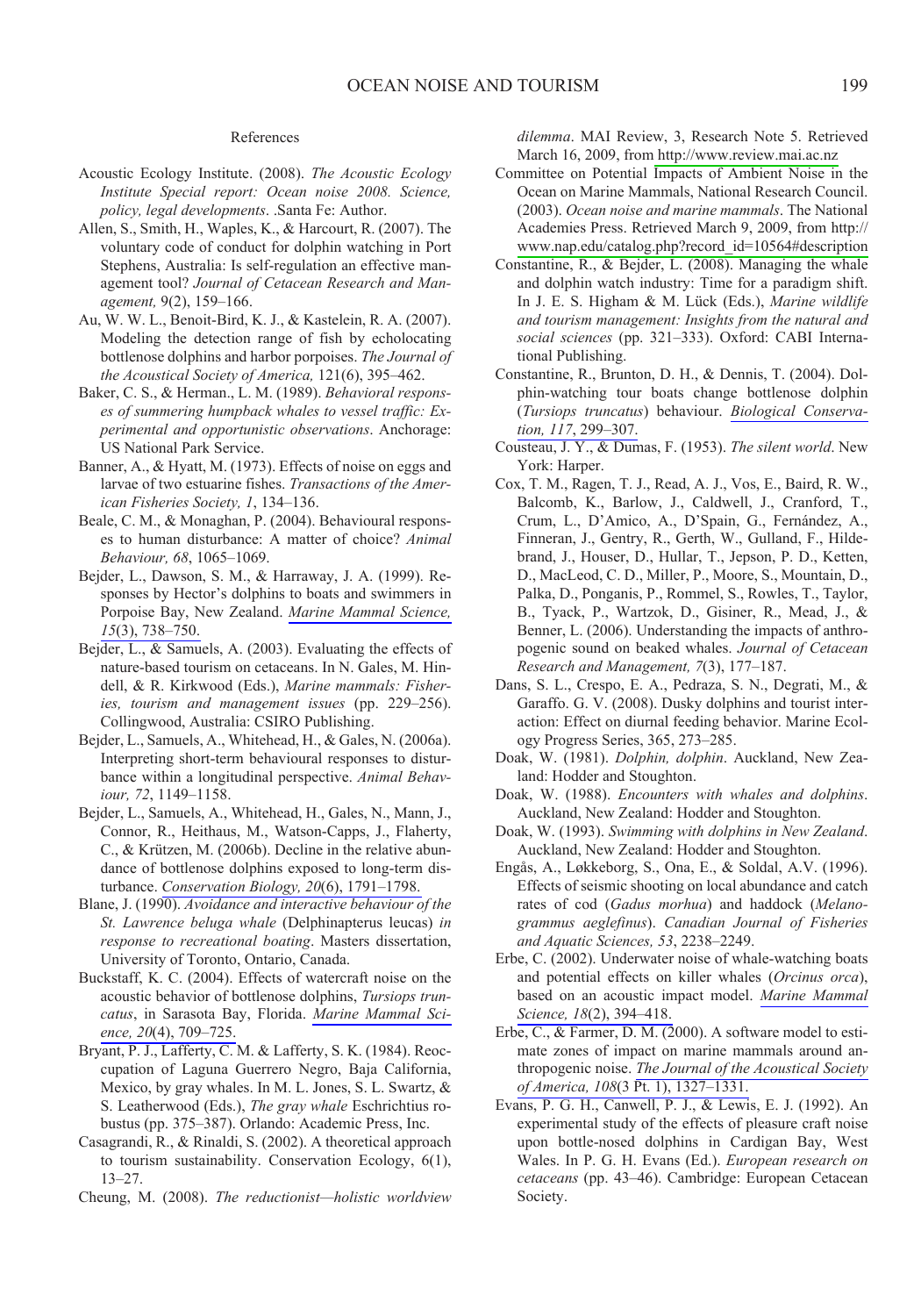- Evans, P. G. H., Panigada, S., & Pierce, G. J. (2008). Integrating science and management for marine mammal conservation. Journal of the Marine Biological Association of the United Kingdom,  $88(6)$ ,  $1081-1083$ .
- Finley, K. J., Miller, G. W., Davis, R. A., & Greene, C. R. (1990). Reactions of belugas, Delphinapterus leucas, and narwhals, Monodon monoceros, to ice-breaking ships in the Canadian High Arctic. Canadian Bulletin of Fisheries and Aquatic Sciences, 224, 97-117.
- Foote, A. D., Osborne, R. W., & Hoelzel, A. R. (2004). Whale-call response to masking boat noise. Nature, 428, 910.
- Garrod, B., & Fennell, D. A. (2004). An analysis of whalewatching codes of conduct. Annals of Tourism Research,  $31(2)$ ,  $334-352$ .
- Gill, J. A., Norris, K. S., & Sutherland, W. J. (2001). Why behavioural responses may not reflect the population consequences of human disturbance. Biological Conservation, 97, 265-268.
- Goodwin, L., & Cotton, P. A. (2004). Effects of boat traffic on the behaviour of bottlenose dolphins (Tursiops truncatus). Aquatic Mammals, 30(2), 279-283.
- Gordon, G., Leaper, R., Hartley, F. G., & Chappell, O. (1992). Effects of whale-watching vessels on the surface and underwater acoustic behaviour of sperm whales off Kaikoura, New Zealand. Science and Research Series. Wellington, New Zealand: New Zealand Department of Conservation.
- Hatch, L. T., & Wright, A. J. (2007). A brief review of anthropogenic sound in the oceans. International Journal of Comparative Psychology, 20, 121-133.
- Heazle, M. (2006). Lessons in precaution: The International Whaling Commission experience with precautionary management. Marine Policy, 30, 496-509.
- Hester, K. C., Peltzer, E. T., Kirkwood, W. J., & Brewer, P. G. (2008). Unanticipated consequences of ocean acidification: A noisier ocean at lower pH. Geophysical Research Letters, 35, L19601.
- Higham, J. E. S., & Bejder, L. (2008). Managing wildlifebased tourism: Edging slowly towards sustainability? Current Issues in Tourism, 11(1), 75–83.
- Higham, J. E. S., Bejder, L., & Lusseau, D. (2009). An integrated and adaptive management model to address the long-term sustainability of tourist interactions with cetaceans. Environmental Conservation, 35(4), 294-302.
- Hildebrand, J. A. (2005). Impacts of anthropogenic sound. In J. E. Reynolds, III, W. F. Perrin, R. R. Reeves, S. Montgomery, & T. J. Ragen (Eds.), Marine mammal research: Conservation beyond crisis (pp. 101–124). Baltimore: Johns Hopkins University Press.
- Holt, M. M. (2008). Sound exposure and Southern Resident killer whales (Orcinus orca): A review of current knowledge and data gaps (NOAA Tech. Memo. NMFS-NWF SC-89). Seattle: US Department of Commerce.
- Holt, M. M., Noren, D. P., Veirs, V., Emmons, C. K., & Veirs, S. (2009). Speaking up: Killer whales (Orcinus orca) increase their call amplitude in response to vessel noise. Journal of the Acoustical Society of America, 125(1), EL27-EL32.
- Hoyt, E. (2001). Whale watching 2001-worldwide tourism numbers, expenditures and expanding socioeconomic benefits. Yarmouth Port, MA, USA: International Fund for Animal Welfare (IFAW) and the United Nations Environmental Program (UNEP).
- International Fund for Animal Welfare. (2008). Ocean noise: Turn it down. A report on ocean noise pollution. Yarmouth Port, USA: International Fund for Animal Welfare.
- Janik, V. M., & Thompson, P. M. (1996). Changes in the surfacing patterns of bottlenose dolphins in response to boat traffic. Marine Mammal Science, 12(4), 597-602.
- Jasny, M., Reynolds, J., Horowitz, C., & Wetzler, A. (2005). Sounding the depths II: The rising toll of sonar, shipping and industrial ocean noise on marine life. New York: Natural Resources Defense Council.
- Jensen, F. H., Bejder, L., Wahlberg, M., Johnson, M., Aguilar Soto, N., & Madsen, P. T. 2009. Vessel noise effects on delphinid communication. Marine Ecology Progress Series, 395, 161-175.
- Jepson, P. D., Arbelo, M., Deaville, R., Patterson, I. A. P., Castro, P., Baker, J. R., Degollada, E., Ross, H. M., Herraez, P., Pocknell, A. M., Rodriguez, F., Howiell, F. E., Espinosa, A., Reid, R. J., Jaber, J. R., Martin, V., Cunningham, A. A., & Fernández, A. (2003). Gasbubble lesions in stranded animals: Was sonar responsible for a spate of whale deaths after an Atlantic military exercise? Nature, 425(6958), 575-576.
- Kruse, S. (1991). The interactions between killer whales and boats in Johnstone Strait, B.C. In K. Pryor & K. S. Norris (Eds.), Dolphin societies: Discoveries and puzzles (pp. 149-159). Berkeley: University of California Press.
- Lemon, M., Lynch, T. P., Cato, D. H., & Harcourt, R. G.  $(2006)$ . Response of travelling bottlenose dolphins  $(Tur - )$ siops aduncus) to experimental approaches by a powerboat in Jervis Bay, New South Wales, Australia. Biological Conservation, 127(4), 363-372.
- Lesage, V., Barrette, C., Kingsley, M. C. S., & Sjare, B. (1999). The effect of vessel noise on the vocal behavior of Belugas in the St. Lawrence River estuary, Canada. Marine Mammal Science, 15(1), 65-84.
- Lusseau, D. (2003a). Male and female bottlenose dolphins Tursiops spp. have different strategies to avoid interactions with tour boats in Doubtful Sound, New Zealand. Marine Ecology Progress Series, 257, 267-274.
- Lusseau, D. (2003b). Effects of tour boats on the behavior of bottlenose dolphins: Using Markov chains to model anthropogenic impacts. Conservation Biology, 17(6), 1785-1793.
- Lusseau, D. (2004a). Directions in the scientific aspects of whale watching management. Paper ww/2004/os/6 submitted to the IWC workshop on the science for sustainable whale watching. Cape Town, South Africa: The International Whaling Commission.
- Lusseau, D. (2004b). The hidden cost of tourism: Detecting long-term effects of tourism using behavioral information. Ecology and Society, 9(1).
- Lusseau, D. (2005). Residency pattern of bottlenose dolphins Tursiops spp. in Milford Sound, New Zealand, is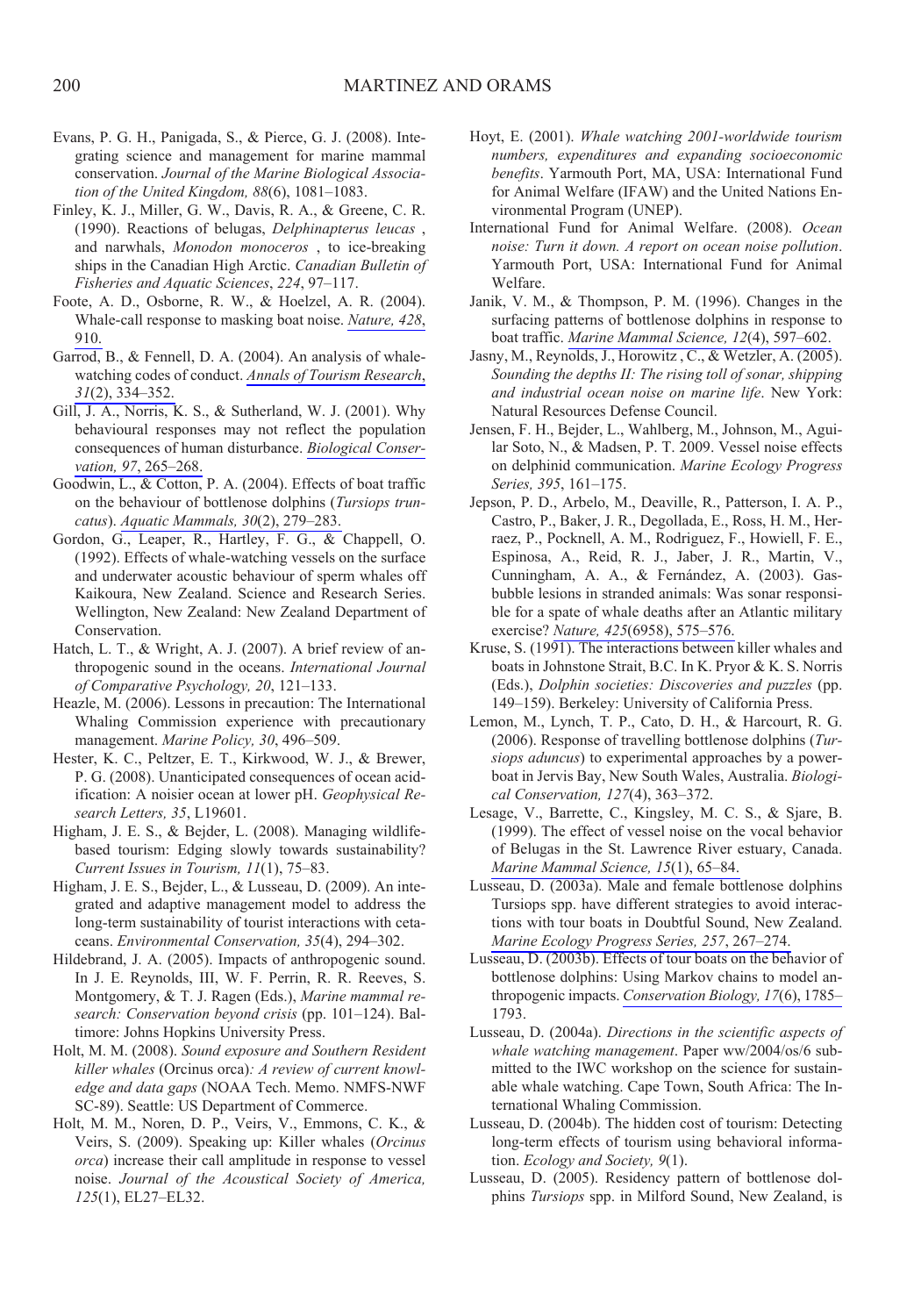related to boat traffic. Marine Ecology Progress Series, 295, 265-272.

- Lusseau, D., & Bejder, L. (2007). The long-term consequences of short-term responses to disturbance experiences from whalewatching impact assessment. International Journal of Comparative Psychology, 20, 228-236.
- Lusseau, D., & Higham, J. E. S. (2004). Managing the impacts of dolphin-based tourism through the definition of critical habitats: The case of bottlenose dolphins (Tursiops spp.) in Doubtful Sound, New Zealand. Tourism Management, 25, 657-667.
- Lusseau, D., Lusseau, S. M., Bejder, L., & Williams, R. (2006). An individual-based model to infer the impact of whalewatching on cetacean population dynamics. Paper SC/58/WW7 submitted to the IWC. St Kitts and Nevis: International Whaling Commission.
- Mangel, M., Talbot, L. M., Meffe, G. K., Agardy, M. T., Alverson, D. L., Barlow, J., Botkin, D. B., Budowski, G., Clark, T., Cooke, J., Crozier, R. H., Dayton, P. K., Elder, D. L., Fowler, C. W., Funtowicz, S., Giske, J., Hofman, R. J., Holt, S. J., Kellert, S. R., Kimball, L. A., Ludwig, D., Magnusson, K., Malayang, B. S., Mann, C., Norse, E. A., Northridge, S. P., Perrin, W. F., Perrings, C., Peterman, R. M., Rabb, G. B., Regier, H. A., Reynolds, J. E., Sherman, K., Sissenwine, M. P., Smith, T. D., Starfield, A., Taylor, R. J., Tillman, M. F., Toft, C., Twiss, J. R., Wilen, J., & Young, T. P. (1996). Principles for the conservation of wild living resources. *Ecological* Applications, 6(2), 338-362.
- Martinez, E. M., Orams, M., Pawley, M. D. M., & Stockin, K. A. (in press). The use of auditory stimulants during swim encounters with Hector's dolphins (Cephalorhynchus hectori hectori) in Akaroa Harbour, New Zealand. Marine Mammal Science.
- Mattson, M. C., Thomas, J. A., & St. Aubin, D. (2005). Effects of boat activity on the behavior of bottlenose dolphins (Tursiops truncatus) in waters surrounding Hilton Head Island, South Carolina. Aquatic Mammals, 31(1), 133-140.
- May-Collado, L. J., & Wartzok, D. (2008). A comparison of bottlenose dolphin whistles in the Atlantic ocean: Factors promoting whistle variation. Journal of Mammalogy, 89(5), 1240-1240.
- McCauley, R. D., Fewtrell, J., & Popper, A. N. (2003). High intensity anthropogenic sound damages fish ears. Journal of the Acoustical Society of America, 113, 638-642.
- McDonald, M. A., Hildebrand, J. A., & Wiggins, S. M. (2006). Increases in deep ocean ambient noise in the Northeast Pacific west of San Nicolas Island, California. Journal Acoustical Society of America, 120(2), 711-718.
- McDonald, M. A., Hildebrand, J. A., Wiggins, S. M., & Ross, D. (2008). A 50 year comparison of ambient noise near San Clemente Island: A bathymetrically complex coastal region off Southern California. Journal of the Acoustical Society of America, 124(4), 1985-1992.
- Miller, L. J., Solangi, M., & Kuczaj, II, S. A. (2008). Immediate response of Atlantic bottlenose dolphins to high speed personal watercraft in the Mississippi Sound. Journal of the Marine Biological Association of the United Kingdom, 88(6), 1139-1143.
- Morton, A. B., & Symonds, H. K. (2002) Displacement of *Orcinus orca* (L.) by high amplitude sound in British Columbia, Canada. ICES Journal of Marine Science, 59,  $71 - 80.$
- Nowacek, D. P., Thorne, L. H., Johnston, D. W., & Tyack, P. L. (2007). Responses of cetaceans to anthropogenic noise. Mammal Review, 37(2), 81-115.
- Nowacek, S. M., Wells, R. S., & Solow, A. R. (2001). Shortterm effects of boat traffic on bottlenose dolphins, Tursiops truncatus, in Sarasota Bay, Florida. Marine Mammal Science, 17(4), 673-688.
- O'Connor, S., Campbell, R., Cortez, H., & Knowles, T. (2009). Whale watching worldwide: Tourism numbers, expenditures and expanding economic benefits. Yarmouth, USA: International Fund for Animal Welfare.
- Orams, M. B. (1999). The economic benefits of whale watching in Vava'u, the Kingdom of Tonga. North Shore, Auckland, New Zealand: Centre for Tourism Research, Massey University at Albany.
- Orams, M. B. (2004). Why dolphins may get ulcers: Considering the impacts of cetacean based tourism in New Zealand. Tourism in Marine Environments, 1, 17-28.
- Ostman-Lind, J., Driscoll-Lind, A., & Rickards, S. H. (2004). Delphinid abundance, distribution and habitat use off the western coast of the Island of Hawaii (Southwest Fisheries Science Center Administrative Report No. LJ-04-02C). La Jolla, USA: Southwest Fisheries Science Center.
- Parsons, E. C. M., Dolman, S. J., Wright, A. J., Rose, N. A., & Burns, W. C. G. (2008). Navy sonar and cetaceans: Just how much does the gun need to smoke before we act? Marine Pollution Bulletin, 56(7), 1248-1257.
- Pearson, W. H., Skalski, J. R., & Malme, C. I. (1992). Effects of sounds from a geophysical survey device on behavior of captive rockfish (Sebastes spp.). Canadian Journal of Fisheries and Aquatic Sciences, 49, 1343-1356.
- Pline L'Ancien. (1955). Histoire Naturelle (Livre IX, French translation by E. de Saint-Denis). Paris: Collection des Universités de France, Société d'Edition les Belles Lettres.
- Ribeiro, S., Viddi, F. A., & Freitas, T. R. O. (2005). Behavioural responses by Chilean dolphins (Cephalorhynchus eutropia) to boats in Yaldad bay, Southern Chile. Aquatic Mammals, 31(2), 234-242.
- Richardson, W. J., Green, Jr., C. R., Malme, C. I., & Thomson, D. H. (1995). Marine mammals and noise. London: Academic Press.
- Richter, C., Dawson, S., & Slooten, E. (2006). Impacts of commercial whale watching on male sperm whales at Kaikoura, New Zealand. Marine Mammal Science,  $22(1)$ , 46-63.
- Romano, T. A., Keogh, M. J., Kelly, C., Feng, P., Berk, L., Schlundt, C. E., Carder, D. A., & Finneran, J. J. (2004). Anthropogenic sound and marine mammal health: Measures of the nervous and immune systems before and after intense sound exposure. Canadian Journal of Fisheries and Aquatic Sciences,  $6\overline{I(7)}$ , 1124–1134.
- Sarà, G., Dean, J. M., D'Amato, D., Buscaino, G., Oliveri,